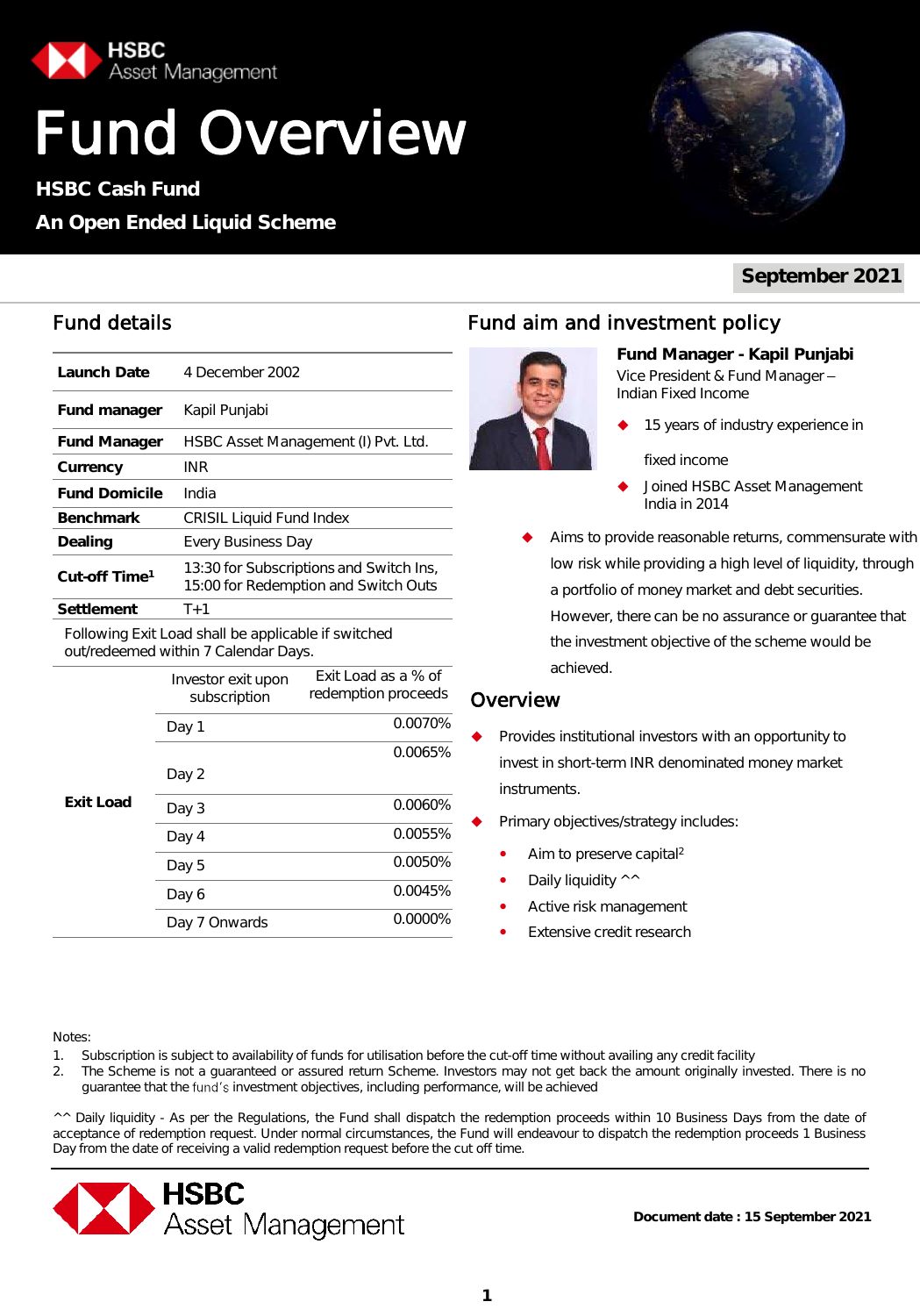#### Portfolio characteristics

| Yield to Maturity <sup>2</sup>                             | 3.24%     |
|------------------------------------------------------------|-----------|
| Current AUM (~INR m)                                       | 35701.4   |
| Current WAM <sup>3</sup>                                   | 0.11 year |
| Maximum WAM <sup>3</sup>                                   | 91 days   |
| Maximum Maturity                                           | 91 days   |
| Minimum Overnight Liquidity                                | 20%       |
| Maximum Issuer concentration banks/corporates <sup>1</sup> | 10%/5%    |

| Fund Information | Features      |
|------------------|---------------|
| Current NAV      | INR 2066.1557 |
| Settlement Date  | $T + 1^{6}$   |

| <b>Fund Name</b>                             | <b>Total Expense Ratio (TER)</b><br>(as of 31 August 2021) | Minimum Application<br>Amount (Rs) | Minimum Redemption/<br>Switch Account (Rs) |  |  |  |
|----------------------------------------------|------------------------------------------------------------|------------------------------------|--------------------------------------------|--|--|--|
| HCF (Other than<br>Direct plan) <sup>5</sup> | $0.21\%4$                                                  | 5.000                              | 1.000                                      |  |  |  |
| <b>HCF Direct Plan</b>                       | $0.12\%$ <sup>4</sup>                                      | 5.000                              | 1.000                                      |  |  |  |

HSBC Mutual Fund/HSBC Asset Management (India) Private Limited would update the current expense ratios (TER) on its website at least three working days prior to the effective date of the change. Details of such changes can be referred on the following link under the Daily TER section:<https://www.assetmanagement.hsbc.co.in/en/mutual-funds>

Source: HSBC Asset Management, data as of 31 August 2021

Notes:

- 1. Subject to change without notice.
- 2. YTM based on investment amount
- 3. The Weighted Average Maturity (WAM) of the fund
- 4. TER is annualized and Includes GST on Investment Management fees

5. Continuing plans<br>6. As per the local re

As per the local regulations, the fund shall dispatch the redemption proceeds within 10 business days from the date of acceptance of redemption request. Under normal circumstances, the Fund will endeavour to dispatch the redemption proceeds within 1 business day from the date of receiving redemption request.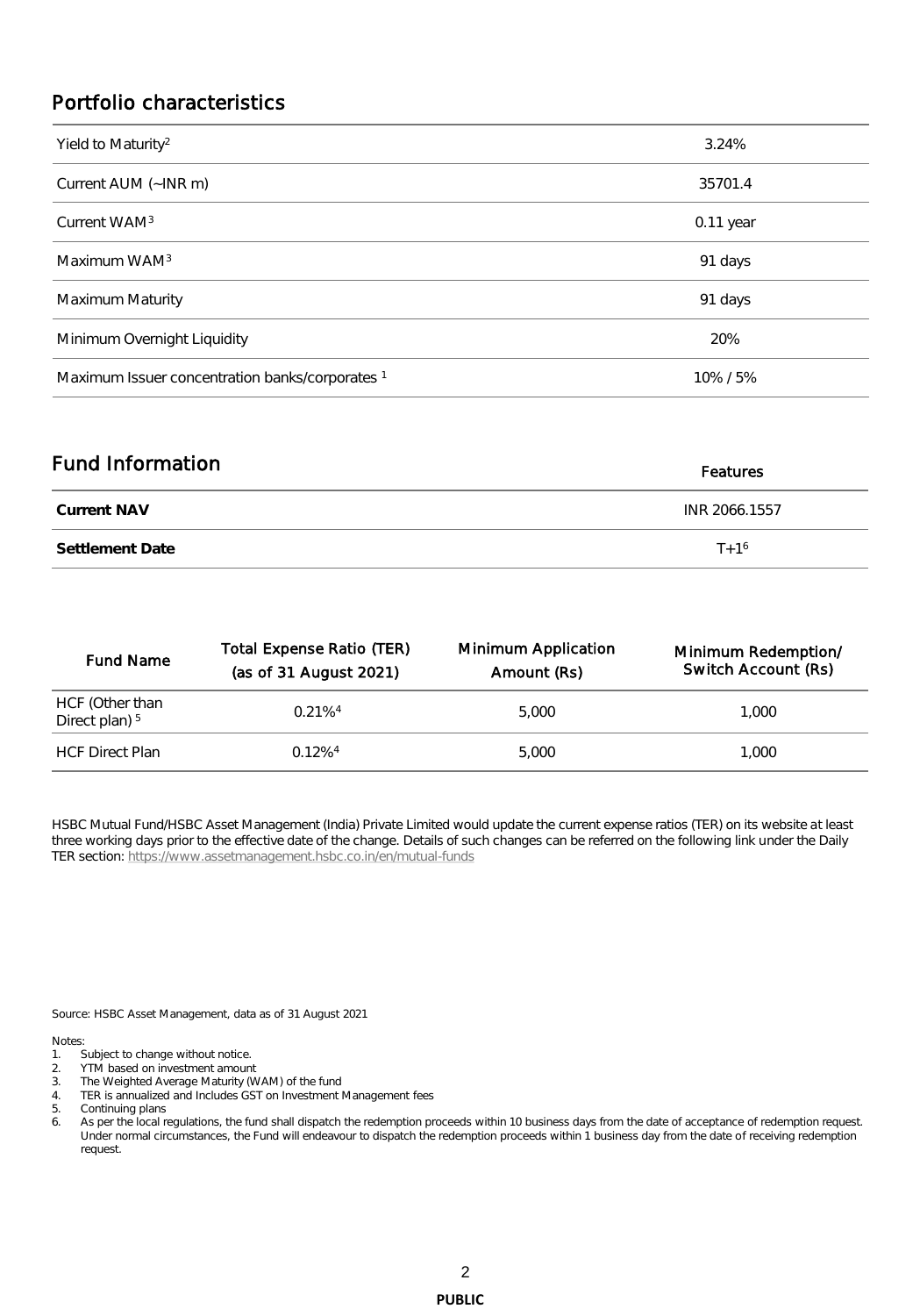### Instrument Mix and the Community of the Community of the Community of the Community of the Community of the Co<br>
Instrument Mix and the Community of the Community of the Community of the Community of the Community of the Co Portfolio Compositions<sup>1</sup>

42.99% 36.24% 15.44% 5.33% **Treasury Bill** Commercial Paper Cash Equivalents Corporate/ PSU Debt

## Credit Quality Mix - local\*



#### Top 10 issuers/counterparties % NAV

| 91 DAYS TBILL RED 28-10-2021<br>8.36%<br>91 DAYS TBILL RED 21-10-2021<br>6.97%<br>6.29%<br>91 DAYS TBILL RED 16-09-2021<br>National Bk for Agriculture & Rural Dev.<br>5.60%<br>91 DAYS TBILL RED 09-09-2021<br>5.60%<br>91 DAYS TBILL RED 23-09-2021<br>5.59%<br>91 DAYS TBILL RED 30-09-2021<br>5.59%<br>4.21%<br>Housing Development Finance Corp<br>4.20%<br>Indian Oil Corporation<br>Reliance Industries<br>4.19% |  |
|-------------------------------------------------------------------------------------------------------------------------------------------------------------------------------------------------------------------------------------------------------------------------------------------------------------------------------------------------------------------------------------------------------------------------|--|
|                                                                                                                                                                                                                                                                                                                                                                                                                         |  |
|                                                                                                                                                                                                                                                                                                                                                                                                                         |  |
|                                                                                                                                                                                                                                                                                                                                                                                                                         |  |
|                                                                                                                                                                                                                                                                                                                                                                                                                         |  |
|                                                                                                                                                                                                                                                                                                                                                                                                                         |  |
|                                                                                                                                                                                                                                                                                                                                                                                                                         |  |
|                                                                                                                                                                                                                                                                                                                                                                                                                         |  |
|                                                                                                                                                                                                                                                                                                                                                                                                                         |  |
|                                                                                                                                                                                                                                                                                                                                                                                                                         |  |
|                                                                                                                                                                                                                                                                                                                                                                                                                         |  |

#### Investment process and team

Our investment process is active, fundamental and value driven. It combines qualitative top-down analysis of macroeconomic and market dynamics, with structured bottom-up research into individual bond issuers and fixed income securities. While investment decisions are taken locally to ensure focus and accountability, our portfolio managers in India are able to access the expertise and experience of our investment professionals worldwide in order to gain a truly global perspective.

The Fund is managed in India by Kapil Punjabi, who has over 15 years of investment experience. The team in India benefits from the broader HSBC Asset Management Liquidity team which manages money market assets across multiple currencies globally.

Notes:

1. Subject to change without notice.

Source: HSBC Asset Management, All data as on 31 August 2021 except otherwise mentioned

The rating mentioned above refers to the local credit rating in India. The rating criteria and methodology used by Indian local rating agencies may be different from those adopted by most of the established international credit rating agencies. Therefore, the Indian local credit rating system may not provide an equivalent standard for comparison with securities rated by international credit rating agencies.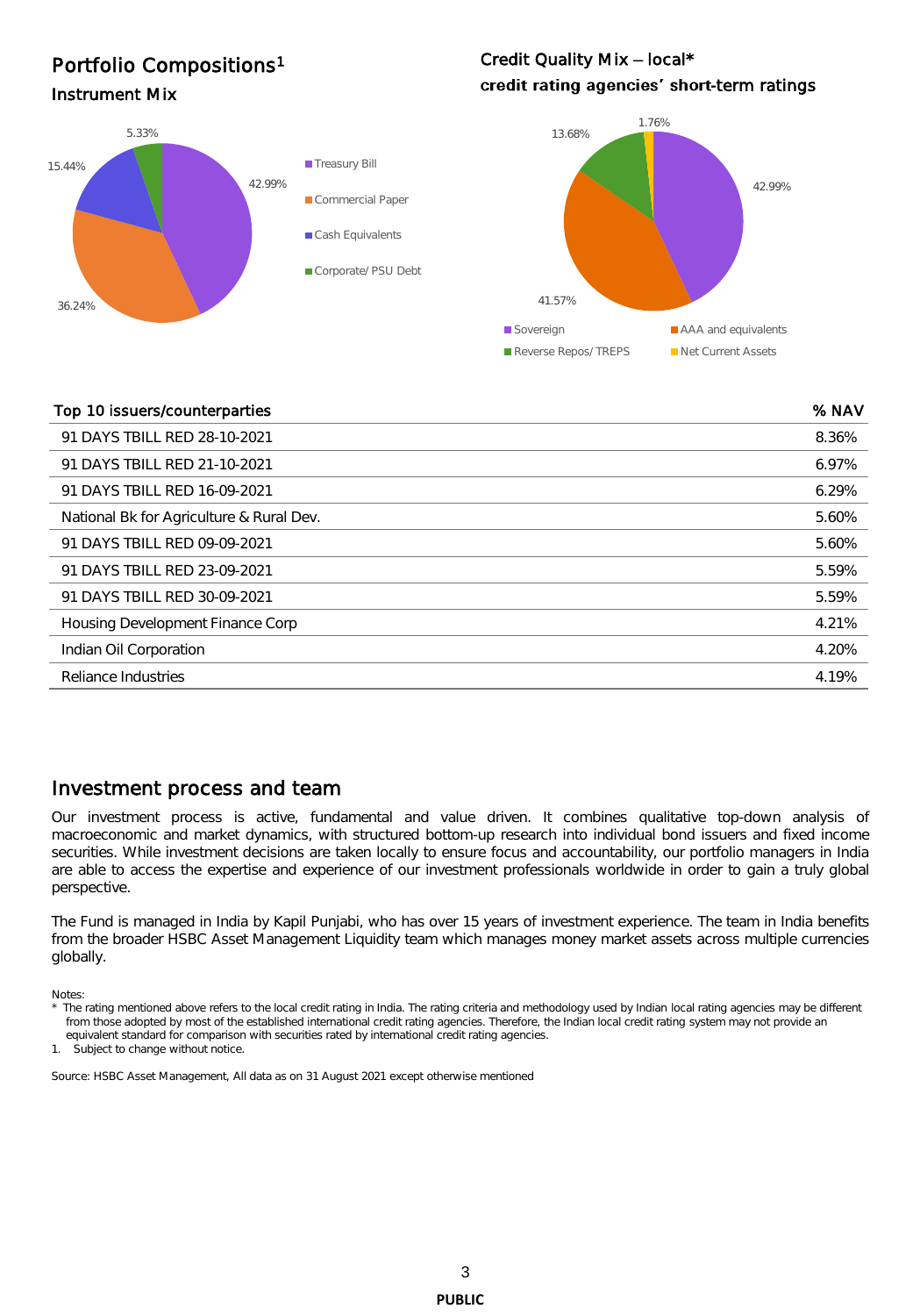#### Lump sum investment performance

| Lully suit illvestillerit performance             |                             |              |                   |              |                 |              |                 |                 |                 |              |                 |              |                 |                 |                   |
|---------------------------------------------------|-----------------------------|--------------|-------------------|--------------|-----------------|--------------|-----------------|-----------------|-----------------|--------------|-----------------|--------------|-----------------|-----------------|-------------------|
| Fund / Benchmark                                  |                             | 7 Days       |                   | 15 Days      |                 | 30 Days      |                 | 1 Year          |                 | 3 Years      |                 | 5 Years      |                 | Since Inception |                   |
| (Value of Rs 10,000 invested)                     | Amoun <sup>+</sup><br>in Rs | Returns<br>% | Amount<br>In $Rs$ | Returns<br>% | Amount<br>in Rs | Returns<br>% | Amount<br>in Rs | Returns<br>(% ) | Amount<br>in Rs | Returns<br>℅ | Amount<br>in Rs | Returns<br>% | Amount<br>in Rs | Returns<br>%    |                   |
| HSBC Cash Fund <sup>1</sup>                       | 10.006                      | 3.30         | 10.014            | 3.38         | 10.027          | 3.36         | 10.318          | 3.18            | 11.612          | 5.11         | 13.275          | 5.83         | 20.662          | 7.30            |                   |
| Scheme Benchmark (CRISIL<br>Liquid Fund Index)    | 10.007                      | 3.54         | 10.015            | 3.64         | 10.029          | 3.60         | 10.364          | 3.64            | 11.736          | 5.48         | 13.423          | 6.06         | 20.741          | 7.34            | cep<br>$\bigcirc$ |
| Additional Benchmark<br>(CRISIL91DavT-BillIndex)* | 10.007                      | 3.49         | 10.015            | 3.79         | 10.030          | 3.74         | 10.346          | 3.46            | 11.662          | 5.26         | 13.219          | 5.74         | 20.039          | 6.99            | $\frac{6}{2}$     |
| Additional Benchmark<br>(CRISIL1YearT-BillIndex)* | 10.008                      | 4.51         | 10.013            | 3.27         | 10.034          | 4.26         | 10.392          | 3.92            | 12.027          | 6.35         | 13.513          | 6.21         | 19.903          | 6.92            | இ                 |

#### Performance of other funds managed by the Fund Manager

| Fund / Benchmark                                                                                             | 1 Year        |           |              | 3 Years   | 5 Years      |           | Since Inception |           |                                 |
|--------------------------------------------------------------------------------------------------------------|---------------|-----------|--------------|-----------|--------------|-----------|-----------------|-----------|---------------------------------|
| (Value of Rs 10,000 invested)                                                                                | Amount in Rs. | Returns % | Amount in Rs | Returns % | Amount in Rs | Returns % | Amount in Rs    | Returns % |                                 |
| <b>HSBC Overnight Fund</b>                                                                                   | 10.301        | 3.01      | <b>NA</b>    | <b>NA</b> | <b>NA</b>    | <b>NA</b> | 10.867          | 3.71      |                                 |
| Scheme Benchmark (CRISIL Overnight Index)                                                                    | 10,319        | 3.19      | <b>NA</b>    | ΝA        | <b>NA</b>    | <b>NA</b> | 10,906          | 3.88      |                                 |
| Additional Benchmark (Nifty 1D Rate Index)*                                                                  | 10.392        | 3.92      | NA.          | <b>NA</b> | <b>NA</b>    | <b>NA</b> | 11.345          | 5.69      |                                 |
| Additional Benchmark (CRISIL 1 Year T-Bill Index)*                                                           | 10.319        | 3.19      | NA.          | <b>NA</b> | <b>NA</b>    | <b>NA</b> | 10.906          | 3.88      | Inception Date:<br>22-May-19    |
| <b>HSBC Ultra Short Duration Fund</b>                                                                        | 10.367        | 3.67      | <b>NA</b>    | <b>NA</b> | <b>NA</b>    | <b>NA</b> | 10.742          | 4.61      |                                 |
| Scheme Benchmark (CRISIL Ultra Short Term Debt<br>Index)                                                     | 10,445        | 4.45      | <b>NA</b>    | <b>NA</b> | <b>NA</b>    | <b>NA</b> | 10,861          | 5.34      |                                 |
| Additional Benchmark (NIFTY Ultra Short Duration<br>Debt Index)*                                             | 10,403        | 4.03      | NA.          | <b>NA</b> | <b>NA</b>    | <b>NA</b> | 10,785          | 4.87      | Inception Date:<br>29-Jan-20    |
| Additional Benchmark (CRISIL 1 Year T-Bill Index)*                                                           | 10.392        | 3.92      | NA.          | <b>NA</b> | <b>NA</b>    | <b>NA</b> | 10,816          | 5.06      |                                 |
| <b>HSBC Debt Fund</b>                                                                                        | 10.461        | 4.61      | 12.722       | 8.35      | 13.296       | 5.86      | 35.156          | 6.94      |                                 |
| Scheme Benchmark (CRISIL Composite Bond Fund<br>Index)                                                       | 10,555        | 5.55      | 13,260       | 9.85      | 14,626       | 7.90      | 36,114          | 7.09      | Inception<br>Date:<br>ೆ         |
| Additional Benchmark (CRISIL 10 year Gilt Index) *                                                           | 10,468        | 4.68      | 12,987       | 9.10      | 13,652       | 6.42      | 31,046          | 6.23      | S.                              |
| <b>HSBC Low Duration Fund<sup>2</sup></b>                                                                    | 10.383        | 3.83      | 10.526       | 1.72      | 11,922       | 3.58      | 16.461          | 5.75      |                                 |
| Scheme Benchmark (CRISIL Low Duration Debt<br>Index)                                                         | 10,492        | 4.92      | 12,351       | 7.29      | 14,204       | 7.27      | 20,099          | 8.14      | Inception<br>Date:<br>17-Ort-O6 |
| Additional Benchmark (CRISIL 1 Year T-Bill Index) *                                                          | 10.392        | 3.92      | 12.027       | 6.35      | 13.513       | 6.21      | 17.961          | 6.79      | ₹                               |
| <b>HSBC Regular Savings Fund</b>                                                                             | 11,469        | 14.69     | 12,873       | 8.77      | 14,151       | 7.19      | 45,507          | 9.03      |                                 |
| Scheme Benchmark (CRISIL Hybrid 85+15 -<br>Conservative Index)                                               | 11,210        | 12.10     | 13,698       | 11.05     | 15,642       | 9.36      | 42,646          | 8.63      | Inception<br>Date:<br>24-Feb-04 |
| Additional Benchmark (CRISIL 10 Year Gilt Index) *                                                           | 10.468        | 4.68      | 12.987       | 9.10      | 13,652       | 6.42      | 27.020          | 5.83      |                                 |
| HSBC Equity Hybrid Fund                                                                                      | 13.785        | 37.85     | NA.          | <b>NA</b> | <b>NA</b>    | NA.       | 15.585          | 16.78     |                                 |
| Scheme Benchmark (Composite index of CRISIL<br>Composite Bond Fund Index (30%) and S&P BSE 200<br>TRI (70%)) | 14,468        | 44.68     | NA.          | ΝA        | ΝA           | NA.       | 16,707          | 19.65     | Inception<br>Date:              |
| Additional Benchmark (Nifty 50 TRI) *                                                                        | 15,224        | 52.24     | NA.          | <b>NA</b> | <b>NA</b>    | NA.       | 17,312          | 21.15     | œ.                              |

Past performance may or may not be sustained in the future. Refer note below**. HSBC Cash Fund -** Fund Manager - Funds Managed by Kapil Punjabi (Total Schemes Managed 8) - Effective (14 March 2014), **HSBC Overnight Fund** - Fund Manager - Funds Managed by Kapil Punjabi (Total Schemes Managed 8) - Effective (22 May 2019), **HSBC Ultra Short Duration Fund -** Fund Manager - Funds Managed by Kapil Punjabi (Total Schemes Managed 8) - Effective (29 January 2020), **HSBC Debt Fund -** Fund Manager - Funds Managed by Kapil Punjabi (Total Schemes Managed 8) - Effective (18 February 2019), **HSBC Low Duration Fund -** Fund Manager - Funds Managed by Kapil Punjabi (Total Schemes Managed 8) - Effective (18 October 2014), **HSBC Regular Savings Fund -** Fund Manager - Funds Managed by Kapil Punjabi (For Debt Portion) (Total Schemes Managed 8) - Effective (18 February 2019), Fund Manager - Funds Managed by Gautam Bhupal (For Equity portion) (Total Schemes Managed 7) - Effective (23 July 2019), **HSBC Equity Hybrid Fund -** Fund Manager - Funds Managed by Neelotpal Sahai (For Equity) Total Schemes Managed 5 - Effective (22 October 2018), Fund Manager - Funds Managed by Ranjithgopal K A (For Equity) Total Schemes Managed 1 - Effective (23 July 2019), Fund Manager - Funds Managed by Kapil Punjabi (For Debt) Total Schemes Managed - 8 - Effective (18 February 2019)

#### Past performance may or may not be sustained in the future. Refer note below.

Pursuant to the circular issued by SEBI on 'Categorization and Rationalization of the Schemes, there has been change in the fundamental attribute(s) of the aforesaid scheme(s) effective Mar 14, 2018.

\*Additional benchmark as per SEBI circular no. SEBI/HO/IMD/DF2/CIR/P/2021/024 dated March 04, 2021

<sup>1</sup> Pursuant to SEBI circular dated Sept 13, 2012, certain Plans / Options within the schemes have been discontinued to comply with a single plan structure. Since there was no continuous NAV history available for the surviving Plan prior to 19 May 2011, returns since the said date have been considered for calculating performance. The inception date of HSBC Cash Fund however is 4 December 2002.

<sup>2</sup> Pursuant to SEBI circular dated Sept 13, 2012, certain Plans / Options within the schemes have been discontinued to comply with a single plan structure. Since there was no continuous NAV history available for the surviving Plan prior to 1 October 2012, returns since the said date have been considered for calculating performance. The inception date of HSBC Low Duration Fund however is 17 October 2006.

The performance details provided herein are of other than Direct Plan - Growth Option. Returns on Rs 10,000 are point-to-point returns for the specific time period, invested at the start of the period. The returns for the respective periods are provided as on last available NAV of August 2021 for the respective Schemes. Returns 1 year and Above are Compounded Annualised. Returns for less than 1 year is Simple Annualised. Load is not taken into consideration for computation of performance. Different plans shall have a different expense structure. The expenses of the Direct Plan under the Scheme will be lower to the extent of the distribution expenses / commission charged to the Other than Direct Plan. The performance data of the scheme(s) managed by the respective Fund Manager which has/have not completed 6 month is not provided. The varying maturities of the close ended schemes, the performance of close-ended schemes is not provided as it is strictly not comparable with that of open ended schemes.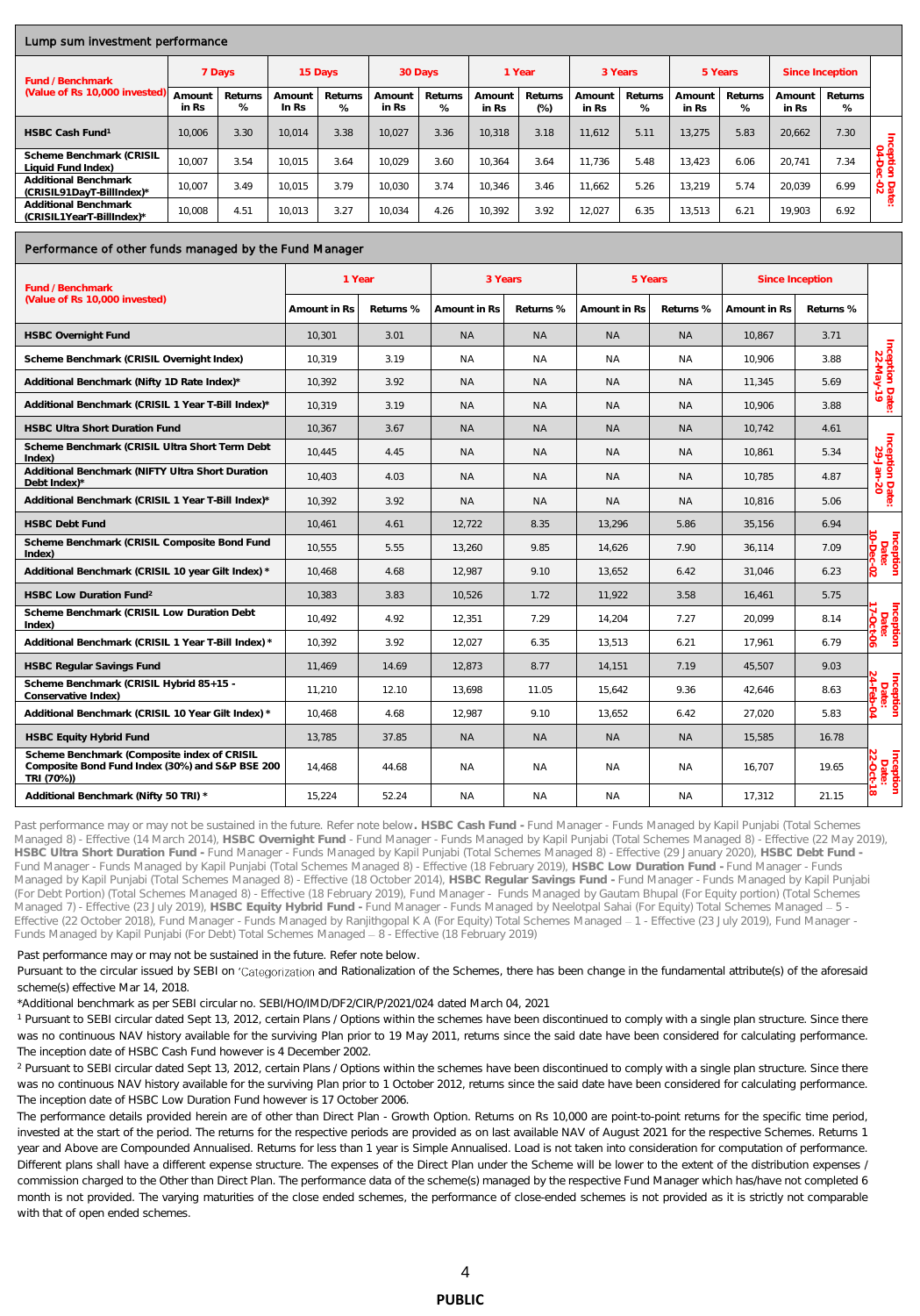### Key risks

**The value of investments and any income from them can go down as well as up and investors may not get back the amount originally invested.** 

- **Credit Risk**: Credit risk or default risk refers to the risk that an issuer of a fixed income security may default (i.e. will be unable to make timely principal and interest payments on the security).
- **Price-Risk or Interest Rate Risk**: As with all debt securities, changes in interest rates may affect the NAV of the Scheme(s) as the prices of securities increase as interest rates decline and decrease as interest rates rise.
- **Liquidity or Marketability Risk**: This refers to the ease with which a security can be sold at or near to its valuation yield-to-maturity (YTM). The primary measure of liquidity risk is the spread between the bid price and the offer price quoted by a dealer.
- **Reinvestment Risk**: This risk refers to the interest rate levels at which cash flows received from the securities in the Scheme(s) are reinvested. The additional income from reinvestment is the "interest on interest" component

For more risk factors check the KIM or visit [https://www.assetmanagement.hsbc.co.in/en/mutual-funds/investor-resources#](https://www.assetmanagement.hsbc.co.in/en/mutual-funds/investor-resources)